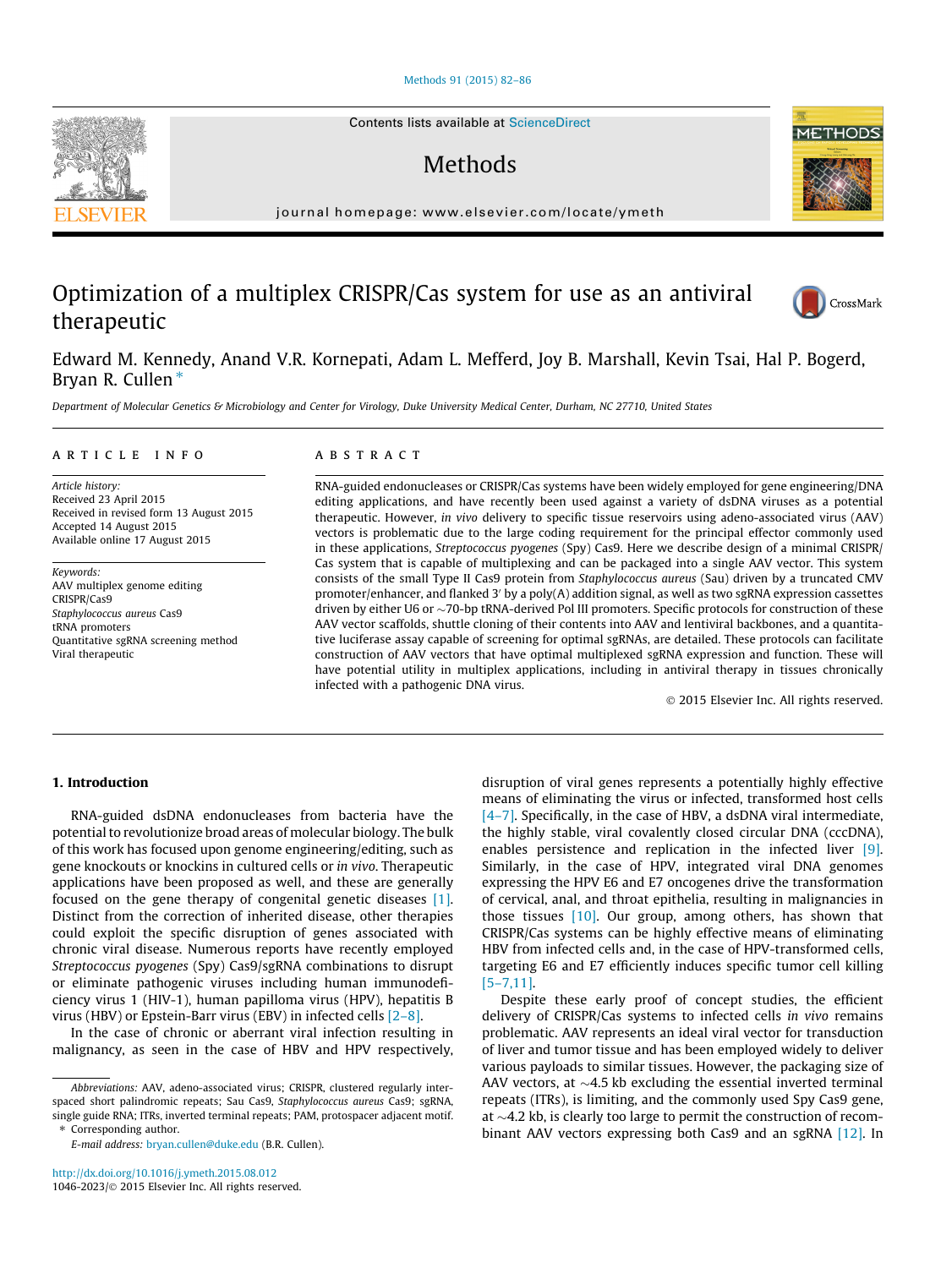<span id="page-1-0"></span>contrast, the recently described Staphylococcus aureus (Sau) Cas9, which is encoded by an  $\sim$ 3.2-kb gene, appears ideal for this application, and we have independently confirmed details of its characterization [\[13](#page-4-0) and data not shown]. In this work, we describe an AAV vector platform capable of multiplex sgRNA expression utilizing previously described tRNA promoters [\[14,15\].](#page-4-0) Also, we have included a facile method of inserting the identical multiplex sgRNA/Cas9 cassette into a lentiviral platform, which may be more ideal in some contexts such as lymphocyte transduction. More importantly, we demonstrate how to clone and then screen sgRNA panels for highly active candidates that would be optimal for therapeutic applications, which can be incorporated into the final AAV and lentiviral vectors for packaging.

### 2. Materials

- CaPO<sub>4</sub> prepared as described in [\[16\].](#page-4-0)
	- 2.5 M CaCl<sub>2</sub>:183.7 g CaCl<sub>2</sub>.2H<sub>2</sub>O, H<sub>2</sub>O to 500 ml. Store at  $-20$  °C in 10-ml aliquots.
	- $2 \times$  HBS solution: 16.4 g NaCl (0.28 M), 11.9 g HEPES, 0.21 g Na<sub>2</sub>HPO<sub>4</sub> (1.5 mM), H<sub>2</sub>O to 800 ml. Titrate to pH 7.05 with 5 N NaOH. Bring final volume to 1 liter with  $H_2O$ . Store at -20 $\degree$ C in 10 ml aliquots.
- Dual-Luciferase Reporter Assay System (E1910; Promega).
- SURE 2 cells (200152; Agilent).
- Terrific Broth (Invitrogen, 22711-022).

## 3. sgRNA cloning and screening for optimal activity

Previous experience with TALENs and Spy Cas9 has taught us that there is a wide range of efficacy for both effectors, as assessed by end-point reporter assays. Assays that rely on duplex cleavage, such as Surveyor (Transgenomic), are useful but only semiquantitative and lacking in sensitivity. To improve sensitivity, we developed a novel quantitative assay. We inserted an HIV-1 Revderived epitope tag at the amino-terminus of an in-frame target, and this was then fused in-frame to a  $3'$  reporter gene (Fig. 1A). This platform is highly specific: when cells are co-transfected with a Cas9 effector and an eGFP reporter, we observe a marked reduction in eGFP-positive cells when the effector is specific for the indicator, and the few remaining eGFP-positive cells show greatly reduced mean fluorescence intensity (Fig. 1B and C). We have also confirmed by Western blot that these cells indeed have a greatly reduced level of the fusion protein subsequent to specific effector cleavage, as shown in a cross-talk experiment (Fig. 1D). In a further refinement, we have inserted firefly luciferase (FLuc) in place of eGFP, and this vector can be used in a dual-luciferase assay that is highly quantitative. To our surprise, when we screened numerous Sau Cas9 sgRNAs with this assay there was a great deal of variability in the end-point efficiency from candidate to candidate (Fig. 1E). These data confirm that where highly effective disruption of genes is required, screening multiple sgRNAs for a highly effective candidate is crucial.

#### 3.1. Cloning putative sgRNAs into the final scaffold for initial screening

- 1. We generated a construct containing three expression cassettes for a human codon-optimized Sau Cas9 and two chimeric Sau sgRNAs driven either from a tRNA or U6 Pol III promoter – pSauCas9Dual ([Fig. 2A](#page-2-0)).
- 2. Digest  $1 \mu$ g of pSauCas9Dual using BsmBI to insert a target sequence into the sgRNA-1 expression cassette [\(Fig. 2A](#page-2-0)). Do not dephosphorylate the vector, and gel purify the linearized fragment of  $\sim$ 7.5 kb.



Fig. 1. Quantitative optimization of sgRNA cleavage and selection by fusion protein assay. To quantitatively test the efficiency of engineered sgRNAs, we embedded virally derived targets in-frame between an HIV-1 Rev-derived epitope tag and a reporter gene (eGFP or FLuc). Specific cleavage at the target site will result in error prone repair via non-homologous end joining (NHEJ) leading to diminished expression of the Rev-indicator fusion protein. (A) Schematic representation of the Cas9/sgRNA indicator construct. A herpes simplex virus (HSV) or an HBV target containing a putative Spy PAM was cloned into the Rev-eGFP indicator variant. (B) % GFP positive are shown for cells cotransfected as indicated. (C) GFP mean fluorescence intensity (MFI) is shown from the assay performed in (B). (D) Western blot analysis using a Rev-specific antiserum is shown for a panel of Rev-eGFP fusion proteins in the presence and absence of a specific sgRNA. (E) A Rev-luciferase based indicator assay was conducted on a set of Sau sgRNAs and their cognate reporters for U6 Sau Cas9 sgRNAs (N = 3 biological replicates; error bars represent SD).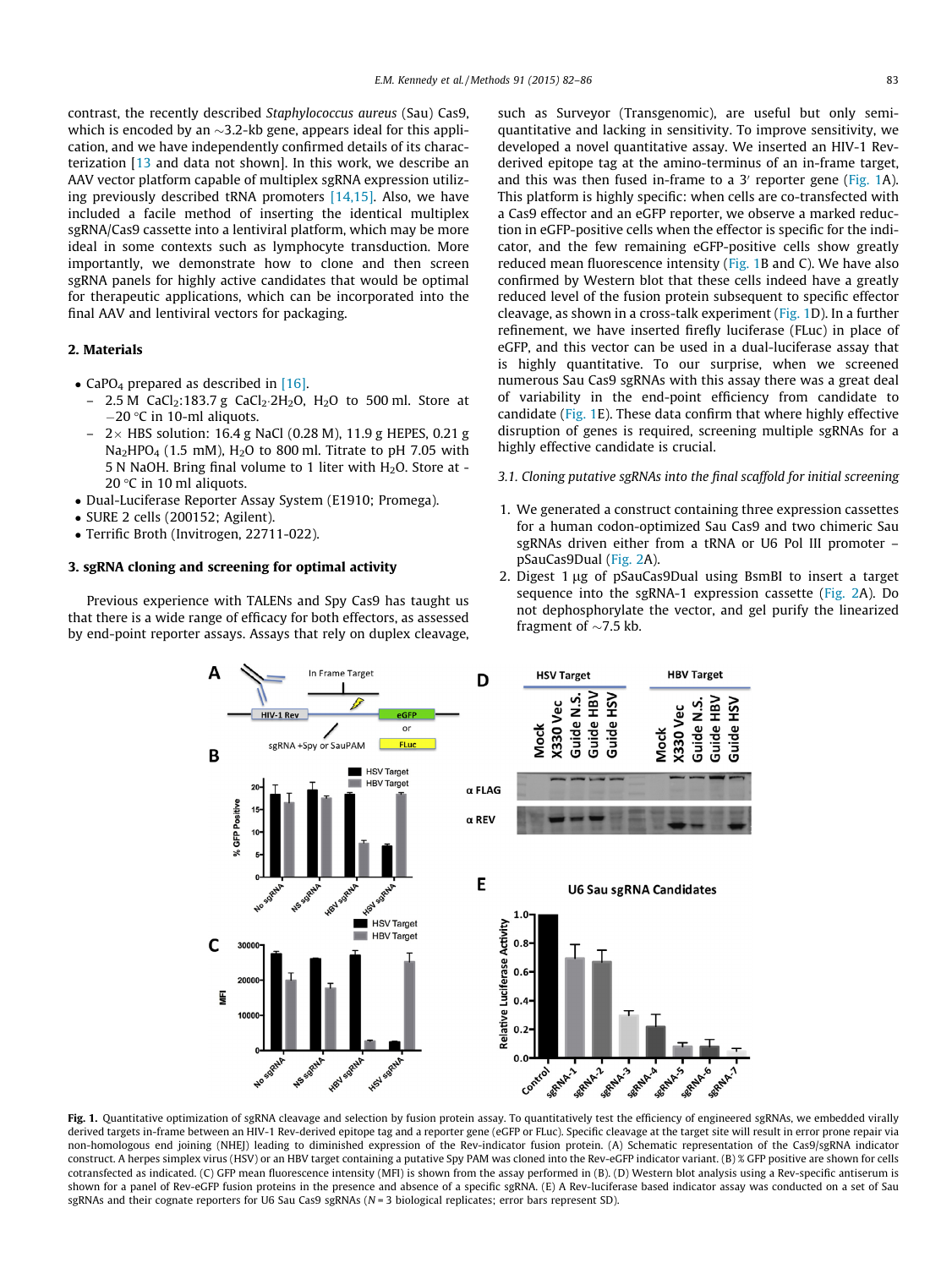<span id="page-2-0"></span>3. Anneal oligonucleotides containing sgRNA target sequence 1 using  $1 \times$  annealing buffer.

1 ul (100 uM) of sgRNA1-F.

 $1 \mu$ l (100  $\mu$ M) of sgRNA1-R.

48 µl (50 mM NaCl, 10 mM Tris pH 7.5)  $1 \times$  annealing buffer. Total:  $50$  µl.

Anneal in a thermocycler using the following parameters:

95 °C for 5 min and then ramp down to 10 °C at 1 °C/20 s.

- 4. Dilute annealed oligonucleotides 1:100 in  $1 \times$  annealing buffer. Ligate 2 µl of insert with 2 µl BsmBI digested pSauCas9Dual in a 20-µl reaction.
- 5. Following successful cloning of sgRNA-1 into pSauCas9Dual, digest the dual sgRNA construct now harboring sgRNA target sequence 1 with BbsI and insert sgRNA target sequence 2 following the same procedure as previously described (Fig. 2A).
- 6. To quantitatively test the efficiency of sgRNA-1 and sgRNA-2, design oligonucleotide pairs containing the target sequences, along with a proper Sau Cas9 PAM (5'-NNGRRT-3'), to be embedded in-frame between the HIV-1 Rev epitope tag and the indicator gene (Fig. 2B). To verify the in-frame Revindicator-ORF fusion protein, computationally translate the sgRNA target sequence of interest to identify the presence of stop codons. This is typically only necessary for non-coding targets. If a stop codon is present, shift the frame of the target sequence until a contiguous coding segment is obtained.
- 7. Digest 1 µg of pcDNA-Rev-Luc with BamHI and EcoRI and clone the annealed target + PAM oligonucleotides to generate sgRNA-1 and sgRNA-2-containing GFP or FLuc-based indicator constructs (Fig. 2B). Do not dephosphorylate the digested backbone, and repeat the procedure detailed above.

## 3.2. Screening putative sgRNAs by dual luciferase assay to obtain highly efficient sgRNAs (see Fig. 2C)

1. 293T cells are maintained in Dulbecco's modified Eagle medium (DMEM) +10% fetal bovine serum (FBS), 2 mM antibiotic-

antimycotic (Gibco Cell Culture), and  $50 \text{ µg/ml}$  gentamicin (Life Technologies) at 37 °C.

2. 293T cells were plated at  $1.25 \times 10^5$  cells per well in 12-well plates and transfected using the calcium phosphate method with a 4:1 ratio of the sgRNA expression vector to the indicator plasmid. Transfection cocktails per well are mixed as follows: pSauCas9Dual (effector): 1 µg. pcDNA-Rev-FLuc reporter: 250 ng (firefly luciferase). pCMV-RLuc internal control: 50 ng (Renilla luciferase). Add  $H<sub>2</sub>O$  to 45 µl total volume. +5  $\mu$ l 10 × calcium phosphate (first). +50  $\mu$ l 2 × HBS (second).

Briefly vortex and incubate for 10 min at room temperature. Add transfection cocktail dropwise onto 293T cells.

- 3. 24 h post transfection, change media.
- 4. Assay for luciferase activity 72 h post-transfection using a Dual Luciferase Kit (Promega) or by flow cytometry (eGFP).

## 4. Optimization of the vector scaffold and shuttle cloning into lentiviral and AAV vectors

We have engineered a minimal scaffold below the AAV packaging limit of  $\sim$ 4.5 kb as depicted in [Fig. 3A](#page-3-0). First, we codon optimized and synthesized the Sau Cas9 gene [\[15\].](#page-4-0) Next, we optimized sgRNA and Cas9 expression cassettes for size and function. Previously, we have characterized  $\sim$ 70-bp human tRNA-derived Pol III promoters that are substantially smaller than the commonly used,  $\sim$ 250-bp U6 Pol III promoter yet highly effective for sgRNA expression [\[15\].](#page-4-0) If desired, these are compatible with the U6 promoter for dual sgRNA expression, as shown in [Fig. 3A](#page-3-0) and are highly functional as determined by a Rev-FLuc indicator assay ([Fig. 3B](#page-3-0)). High Cas9 expression is also required for optimal function, and we have compared a number of smaller Pol II promoters, as shown in [Fig. 3](#page-3-0)C. A number of truncated variants of the human



Fig. 2. Cloning schematic for sgRNA cloning into tRNA dual scaffold and reporter construct. Target selection, dual Sau Cas9/sgRNA and reporter reagent preparation, and reporter assay procedure are depicted. For *in vivo* editing using the Sau Cas9 system, 21–24 nt targets must be followed by a 5'-NNGRRT-3' PAM at their 3' end, where R designates a purine and N any nucleotide. The PAM should be included 3' of the target for the Cas9 in question. (A) Schematic for cloning sgRNA oligonucleotides into either the glutamine tRNA or U6-based expression cassette. Digestion of pSauCas9Dual with either BsmBI or BbsI allows the directional insertion of annealed sgRNA oligonucleotide pairs into the Gln or U6 expression cassettes. A G-C base pair at the 5<sup>'</sup> end of the Sau sgRNA is required for U6, but not tRNA-mediated transcription initiation. Note the differing nucleotide overhangs required for ligation into pSauCas9Dual. (B) For generation of a Rev-eGFP or Rev-FLuc reporter to test efficiency of Sau sgRNAs expressed from pAAVSauCas9, annealed oligonucleotides containing a virally derived DNA target, flanked 3' by the Sau PAM, can be ligated in-frame into the reporter construct following digestion with BamHI and EcoRI. (C) Sau sgRNA reporter experiment schematic. 293T cells are transfected using the calcium phosphate method with the sgRNA-effector and a specific reporter plasmid and assayed 3 days post transfection for eGFP or FLuc knockdown.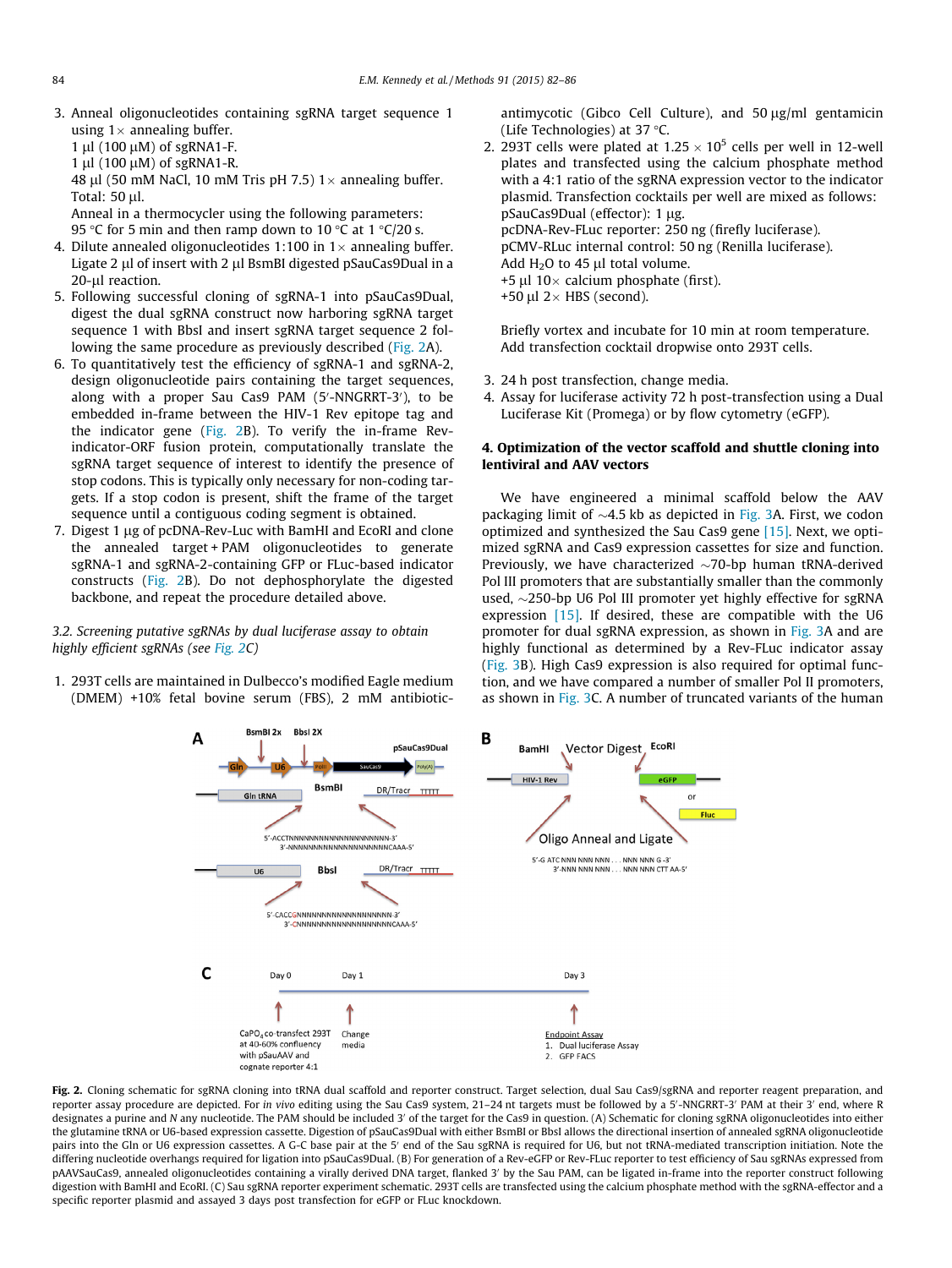<span id="page-3-0"></span>

Fig. 3. Optimization of Sau Cas9 and sgRNA expression for use in a minimal vector cassette. Pol III and Pol II promoter adjustability for specific genome editing in vivo. (A) Schematic representation of a dual Pol III sgRNA and Pol II Sau Cas9 expression vector. sgRNAs can be expressed from either a U6 promoter or tRNA promoter in combination with a minimal CMV specific promoter for optimal target cleavage. (B) Sau Cas9 sgRNAs transcribed from a human glutamine (Gln) tRNA promoter were tested in a dual luciferase assay for function against a cognate reporter as described in [Fig 1](#page-1-0). ( $N = 3$  biological replicates; error bars represent SD). (C) Western blot analysis is shown for Sau Cas9 expressed from CMV promoter truncations and the (EFS) promoter. We have selected a 398 bp derivative marked by an \*, for further use. The sequences for pSauCas9Dual and pLSauShuttle are listed in Supplemental Fig. 1. (D) Immunofluorescence analysis is shown for Sau Cas9 (HA staining) expressed from the scaffold described in (A). DGCR8 and Dicer are nuclear and cytoplasmic controls respectively.

cytomegalovirus (HCMV) immediate early promoter/enhancer are sufficient for high expression when compared to the full HCMV promoter/enhancer (left lane Fig. 3C). For gene editing applications in non-dividing cells, nuclear localization is essential. We confirmed that our Sau Cas9 was localized to the nucleus (Fig. 3D). In addition, no significant toxicity was observed with increased Sau Cas9 expression. The Sau sgRNA/Cas9 scaffold, which we have shown to be highly functional, can be shuttle cloned into either an AAV or lentiviral vector for vector-mediated delivery of genome editing components into target tissues in vivo or cells in culture.

#### 4.1. Shuttle cloning the scaffold into the destination AAV vector

- 1. To insert the dual Sau Cas9 sgRNA scaffold into an AAV vector, digest 2  $\mu$ g pTR-UF11 [\[17\]](#page-4-0) KpnI and SphI for at least 1 h and add  $1 \mu l$  of calf alkaline intestinal phosphatase (NEB) for 20 min. This plasmid contains two AAV2 ITR flanking sequences. Sau sgRNA/Cas9 expressions cassettes can be placed between these ITRs to make a dual sgRNA AAV vector  $(Fig. 4)$ . Isolate the  $\sim$ 3.2 kb DNA vector fragment on a 0.7% agarose gel (the lower of two bands).
- 2. Digest 10 µg of pSauCas9Dual with KpnI and SphI to generate the Sau Cas9 and dual sgRNA expression insert. Isolate the  $\sim$ 4.3 kb DNA fragment on a 0.7% agarose gel.
- 3. Ligate purified vector and insert DNA in a 10 µl ligation reaction for at least 30 min at room temperature.
- 4. Chemically transform the entire ligation reaction into 100 µl of SURE2 competent Escherichia coli cells (Stratagene; 200152) and plate on an LB/Amp agar plate. Incubate for no more than 15 h at 30  $\degree$ C to avoid recombination and loss of the ITRs.
- 5. Inoculate individual colonies into Terrific Broth (TB) (Invitrogen, 22711-022) medium to screen for correct clones. Grow TB cultures for no more than 15 h at 30  $\degree$ C.



Fig. 4. Cloning schematic for shuttle cloning into lentiviral or AAV vectors. Shuttle cloning strategy for preparation of Sau Cas9/sgRNA expressing AAV and lentiviral viral vectors. To insert the Sau Cas9 dual sgRNA expression cassette into an AAV vector for in vivo multiplexed genome editing, digest pSauCas9Dual and an ITR containing AAV vector, pTR-UF11 [\[17\],](#page-4-0) with KpnI and SphI. Similarly, digest pLSauShuttle and pSauCas9Dual with Asp718I/SalI, respectively, to generate a dual Sau Cas9 genome editing capable lentiviral transfer vector.

- 6. Purify DNA from bacterial cultures using a Plasmid MiniPrep kit (Thermo Scientific; K0503).
- 7. To identify positive SauCas9/sgRNA AAV vectors, digest miniprep DNAs with BamHI and SmaI. Clones with a correct SauCas9/sgRNA insert and intact ITRs will generate a  $\sim$ 620 bp.  $\sim$ 3.8 kb, and  $\sim$ 3 kb DNA fragment signature. These can then be used to carefully inoculate an overnight 250 ml culture for 15 h at 30 $\degree$ C again to avoid ITR loss. These final preparations should then be validated by digest.
- 8. Select a commercial packaging facility, for example, the University of North Carolina Vector Core (Chapel Hill, NC), to package the final AAV vector on a fee for service basis, or invest effort in-house to develop the packaging expertise [\[18–20\].](#page-4-0)